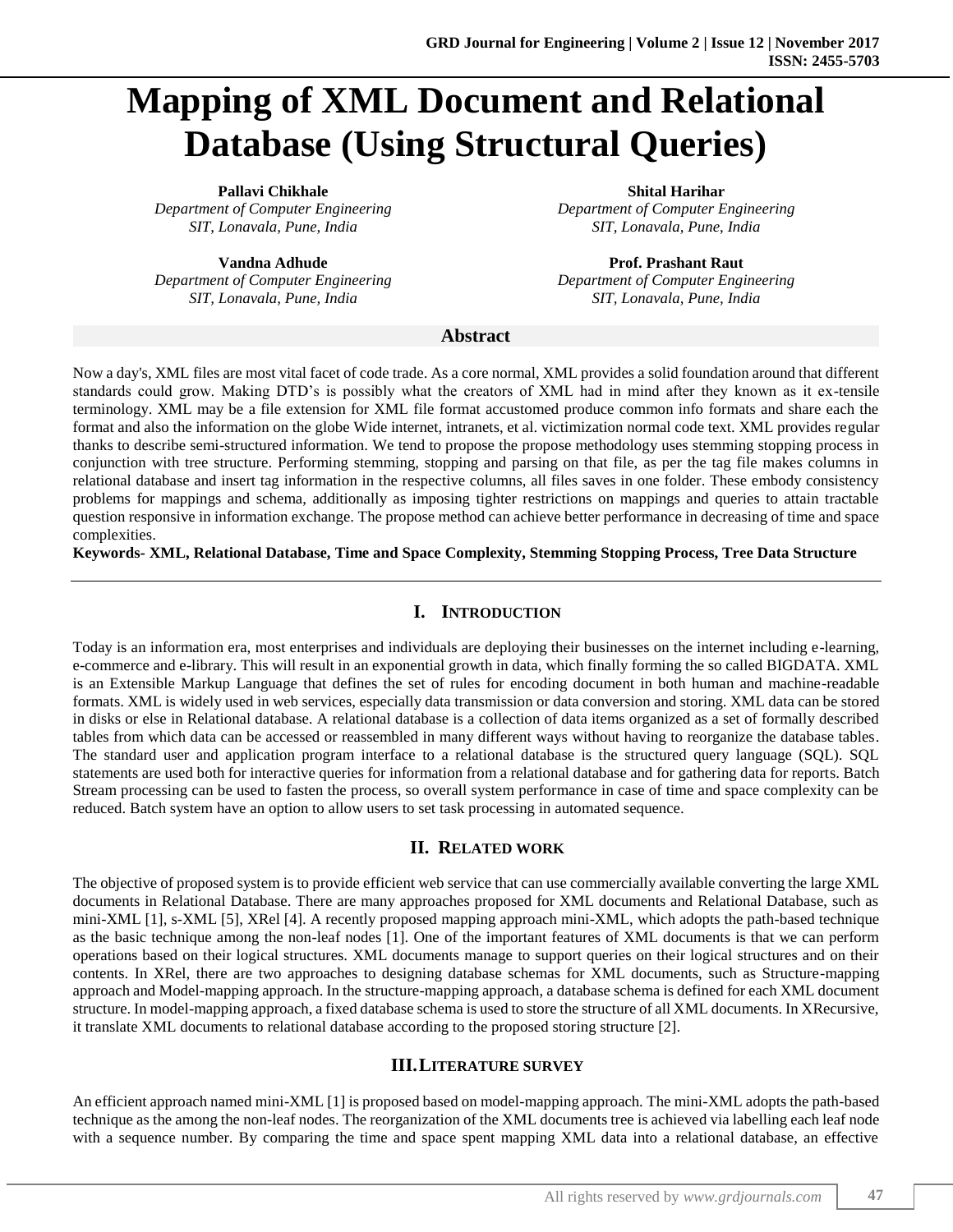evaluation is made and the baseline data is expanded to enhance the authenticity and efficiency of the experiment. Relational databases specialize in relating individual data records grouped by type in tables [2]. Developers can join records together as needed using SQL and present one or more records to end-users as meaningful information. The approach proposed supports efficiently the structural modifications to the XML tree, and achieves lower storage consumption [3]. Also, proposed two powerful algorithms for mapping XML data to relational databases and from relational database to XML data. *Table 1: Merits and Demerits of the Recent Proposed system*

| N <sub>O</sub> | Title                                                                                                                        | Year | raole 1, merus ana Benierus of the Recent 1 roposea system<br>Advantages                                                                                                                                                                                                 | <b>Disadvantages</b>                                                                                                                                                 |
|----------------|------------------------------------------------------------------------------------------------------------------------------|------|--------------------------------------------------------------------------------------------------------------------------------------------------------------------------------------------------------------------------------------------------------------------------|----------------------------------------------------------------------------------------------------------------------------------------------------------------------|
| 1              | Mini XML:An<br>e_cient map-<br>ping approach<br>between XML<br>and Relational<br><b>Database</b>                             | 2017 | The proposed<br>method can achieve<br>better performance<br>in the decreasing<br>of storage time and<br>storage space                                                                                                                                                    | Used the<br>semi-<br>structural<br>data but does<br>not use the<br>structural<br>queries.                                                                            |
| $\overline{c}$ | XMap: A Novel<br>Approach to<br>Store and Re-<br>trieve XML<br>Document<br>In Relational<br><b>Databases</b>                 | 2011 | The complexity of this algorithm is<br>equal to $O(n)$ , its a linear complexity,<br>where n is number of elements and attributes in the XML document.<br>Indeed in our algorithm a search is performed by<br>traversing once the<br>resultSet using a<br>loop statement | Future to<br>provide a<br>powerful<br>Framework<br>for XQuery to<br>SOL transla-<br>tion with all<br>queries types<br>$(select, in-$<br>sert, update,<br>and delete) |
| $\mathfrak{Z}$ | XRecursive: A<br>Storage Method<br>for XML Docume-nt Based<br>on Relational<br>Database                                      | 2011 | It can easily retrieve data from relational database.                                                                                                                                                                                                                    | <b>Xrecursive</b><br>has lower<br>performance<br>ratio as<br>compared<br>to existing<br>techniques                                                                   |
| 4              | XRel: A Path-<br><b>Based Approah</b><br>ToStorage and<br>Retrieval of XML Docume-nts<br>using Relational<br><b>Database</b> | 2009 | an approach to storage and retrieval of XML<br>documents using<br>(object) relational<br>Databases.                                                                                                                                                                      | Space Complexity and<br>Time complexity<br>required is<br>More.                                                                                                      |

#### **IV.PROPOSED SYSTEM**

As shown in fig.1, the application involves the web application. The application involves the admin panel and user panel. Both having login and registration access. First step of user is, to register itself on application then access the application. The application involves the process of converting the XML documents into Relational Database. The system first collect the XML documents from user, then store in the system. After storing the document system creates the XML folder of specific document which we want to convert and parse the XML document.



Fig. 1: Architecture of proposed system